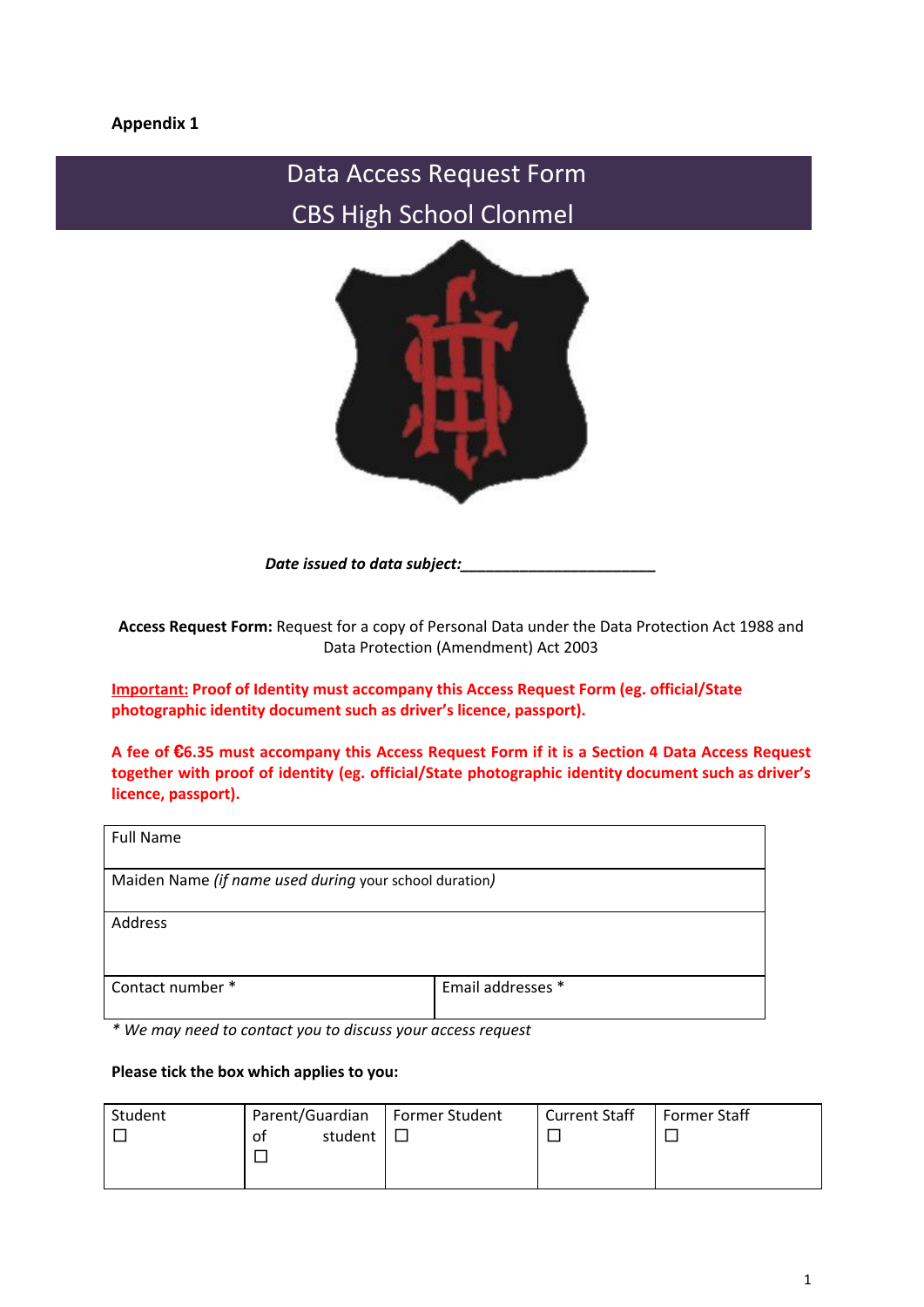| Age:              | Name of Student:   Insert |          | Year | of | Insert   | Years |
|-------------------|---------------------------|----------|------|----|----------|-------|
| Year group/class: |                           | leaving: |      |    | From/To: |       |
|                   |                           |          |      |    |          |       |

# **Section 3 Data Access Request:**

I, …………………………………………………..[insert name] wish to be informed whether or not *<St. Aidan's CBS>* holds personal data about me/my child and to be provided with a description of this data and to be informed of the purpose for holding such data. I am making this access request under **Section 3** of the Data Protection Acts.

c

# **OR**

# **Section 4 Data Access Request:**

I, ………………………………………………….. [insert name] wish to make an access request for a copy of any personal data that *CBS High School Clonmel* holds about me/my child. I am making this access request under **Section 4** of the Data Protection Acts.

c

#### **Section 4 Data Access Request only:** I attach €6.35 c

Any other information relevant to your access request (e.g. if requesting images/recordings made by CCTV, please state the date, time and location of the images/recordings (otherwise it may be very difficult or impossible for the school to locate the data).

Signed ……………………………………… Date ……………

#### **Checklist: Have you:**

- 1) Completed the Access Request Form in full?  $\square$ 2) Included a cheque or postal order made payable to *St. Aidan's CBS* in the amount of €6.35 where a Section 4 request is made? (Please do not send us €6.35 if you are making a request under section 3. There is no administration charge for a section 3 request, and if you send us a cheque, it will be returned to you).  $\Box$
- 3) Signed and dated the Access Request Form? □
- 4) Included a photocopy of official/State photographic identity document (driver's licence, passport etc.) $^*$ .  $\Box$

**\*Note to school**: the school should satisfy itself as to the identity of the individual and make a note in the school records that identity has been provided, but the school should not retain a copy of the identity document.